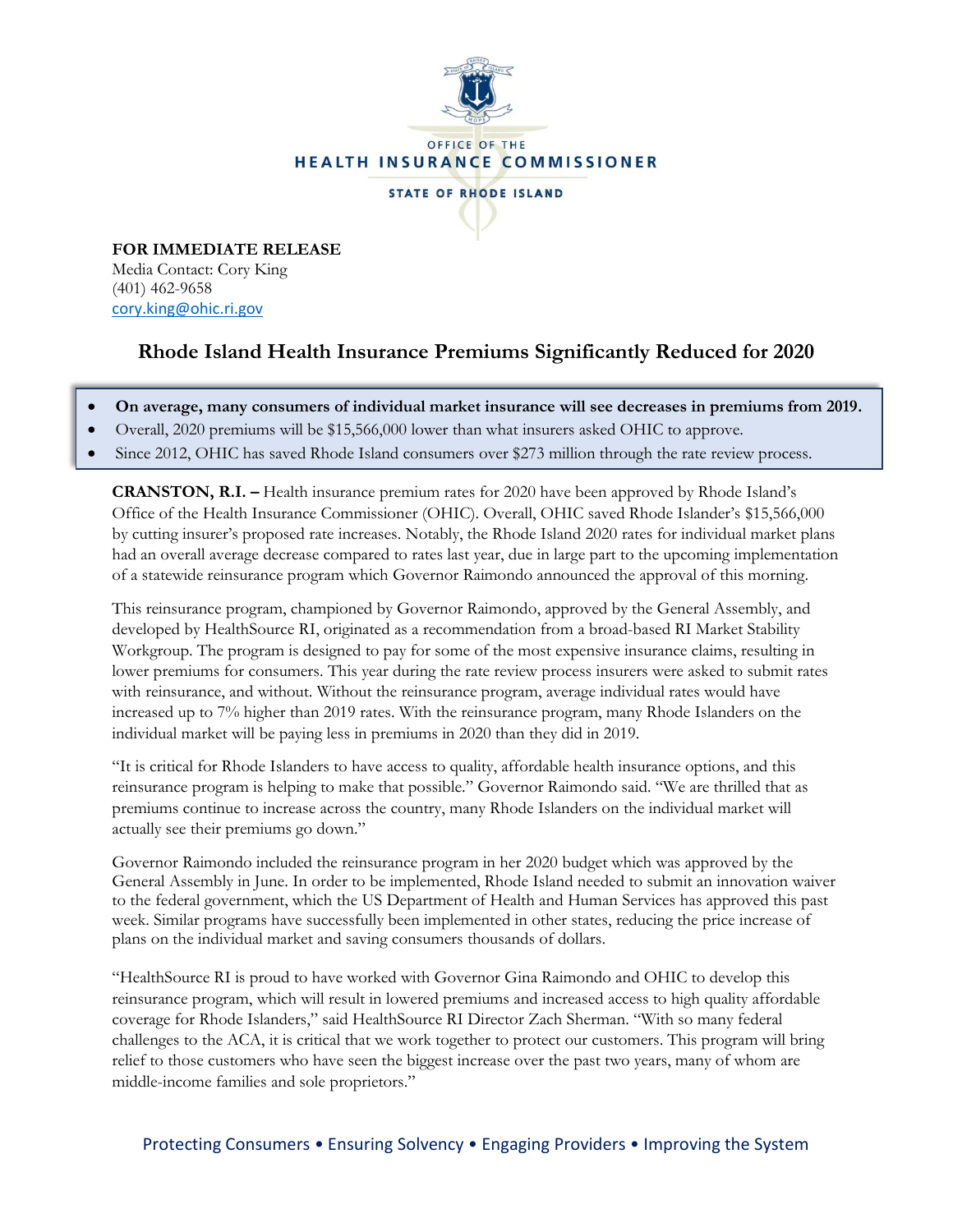In Rhode Island, for 2020, the large group market had the biggest overall rate increases with the lowest change being 8.1% (United Healthcare and Blue Cross Blue Shield) and the highest increase being 10.6% (Tufts Health Plan). The small group market rate changes varied, with the lowest being a decrease of .09% (Neighborhood Health Plan) and the largest being an increase of 11% (Tufts Health Plan). Many factors contribute to the continued growth in insurance premiums, including policy decisions at the federal level, but the main driver continues to be the rising costs of medical care.

"Rhode Island has made significant strides in controlling costs this past year." said Health Insurance Commissioner Marie L. Ganim. "Alongside premium savings through OHIC's rate review process, the passage of the reinsurance program in the state budget is critical for families and sole proprietor businesses who receive no financial assistance to pay for their health insurance premiums. Although we have been able to reduce rate increases by \$15,566,000 in 2020, we know that high health insurance costs remain a burden for individuals and companies in the state. OHIC will continue to employ innovative solutions to transform the health care system and control costs for Rhode Island consumers."

Rhode Island remains the only state with an insurance commissioner who focuses specifically on health care. OHIC is dedicated to protecting consumers; guarding the solvency of health insurers; encouraging the fair treatment of health care providers; and improving the health care system. Examples of OHIC's proconsumer work include:

- o An annual cap on increases in hospital prices paid by health insurers which saves insured consumers money;
- o This May, the OHIC created fund at the Rhode Island Foundation announced \$2.6 million in grants to six nonprofits to help prevent mental health and substance use disorders across the state.
- o Saving consumers nearly \$1.5 million dollars in 2018 and 2019 by assisting them with insurance complaint resolution. So far, in 2019 alone, we have helped save consumers \$541,120.

OHIC's rate review process is a part of the office's efforts to control employer and consumer premium growth in Rhode Island. Consumer protection and affordability continue to be core tenets of OHIC's mission.

## **2020 Individual Market Rate Summary: Weighted Average Overall Rate Requested and Approved**

| <b>Insurer</b> | $2020 -$                    | $2020 -$ |
|----------------|-----------------------------|----------|
|                | <b>Requested   Approved</b> |          |
| <b>BCBSRI</b>  | $-1\%$                      | $-1.5%$  |
| NHPRI          | 1.7%                        | 2%       |

## **2020 Small Group Market Rate Summary: Weighted Average Overall Rate Requested and Approved**

| <b>Insurer</b>          | 2020 - Requested | 2020 - Approved |
|-------------------------|------------------|-----------------|
| <b>BCBSRI</b>           | 5.6%             | 4.5%            |
| <b>NHPRI</b>            | $-0.9%$          | $-0.9%$         |
| UnitedHealthcare (HMO)  | 10.6%            | 7.5%            |
| UnitedHealthcare (PPO)  | 10%              | 6.8%            |
| Tufts Health Plan (HMO) | 6.7%             | 6.7%            |
| Tufts Health Plan (PPO) | 11%              | 11%             |